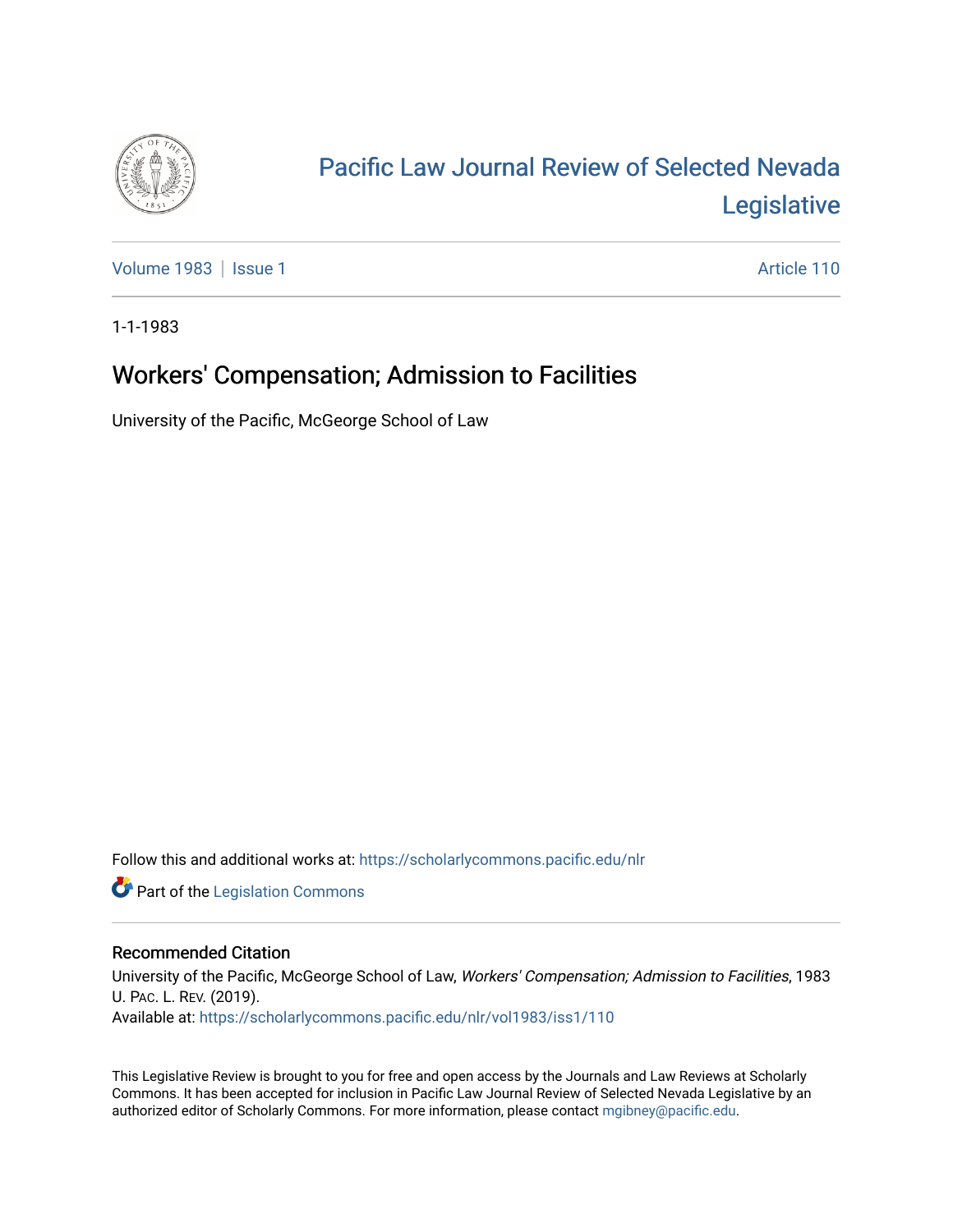ployee injuries<sup>1</sup> and occupational diseases.<sup>2</sup> When an employee<sup>3</sup> is involved in an accident,<sup>4</sup> the employer<sup>5</sup> may direct or the worker may request an examination by a physician to ascertain the character and extent of the injury and to obtain immediate medical attention.<sup>6</sup> The physician is required to furnish a report to the employer and insurer, 7 and may be required to testify about the employee's injury.<sup>8</sup> Chapter 209 restricts the scope of medical disclosure by prohibiting an employer from requiring the injured employee to disclose, or from requiring the injured employee to cause to be disclosed, any information concerning the employee's physical condition other than the character and extent of the injury.9

3. Jd. §§616.055 -.087 (definition of employee).

- 5. */d.* §616.090 (definition of employer).
- 6. */d.* §616.360(2).
- 7. *See id.* §§616.345, 616.360(2).

9. */d.* §616.360(2) (amended by 1983 Nev. Stat. c. 209, §1, at 478).

## **Workers' Compensation; admission to facilities**

NEV. REV. STAT. §616.223 (amended). AB 111 (Banner); 1983 STAT. Ch 112

Existing law requires the State Industrial Insurance System<sup>1</sup> (hereinafter referred to as System) and the Rehabilitative Division of the Department of Human Resources<sup>2</sup> to enter into an annual agreement to ensure cooperation between the agencies in providing services to the claimants of each agency.3 Pursuant to this cooperative agreement, the System must give priority service to employees<sup>4</sup> who have suffered industrial injuries or occupational diseases.<sup>5</sup>

Only persons suffering from injuries caused by trauma could, under

*Selected 1983 Nevada Legislation* 

I. NEV. REV. STAT. §616.110 (definition of injury).

<sup>2.</sup> */d.* §616.1701; *see also id.* §§617.440-.457, 617.460, 617.470 (defining occupational disease). *See generally id.* §§616.010-.680 (Nevada Industrial Insurance Act).

<sup>4.</sup> */d.* §616.020 (definition of accident).

<sup>8.</sup> *See id.* §616.355.

I. *See* NEv. REV. STAT. §616.170l(creation of State Industrial Insurance System).

<sup>2.</sup> *See id.* §232.300(2)(d) (creation of Rehabilitation Division of Department of Human Resources).

<sup>3.</sup> */d.* §616.223(1).

<sup>4.</sup> */d.* §§616.055-.087 (definition of employee).

<sup>5.</sup> */d.* §§616.223(5) (amended by 1983 Nev. Stat. c. 112, §1(5), at 293), 617.440(definition of occupational disease); *see* Smith v. Garside, 76 Nev. 377, 382, 355 P.2d 849, 851 (1960) (Exposure must be incidental to the character of the business and not from a hazard the worker would have been equally exposed to outside of the employment). */d.*